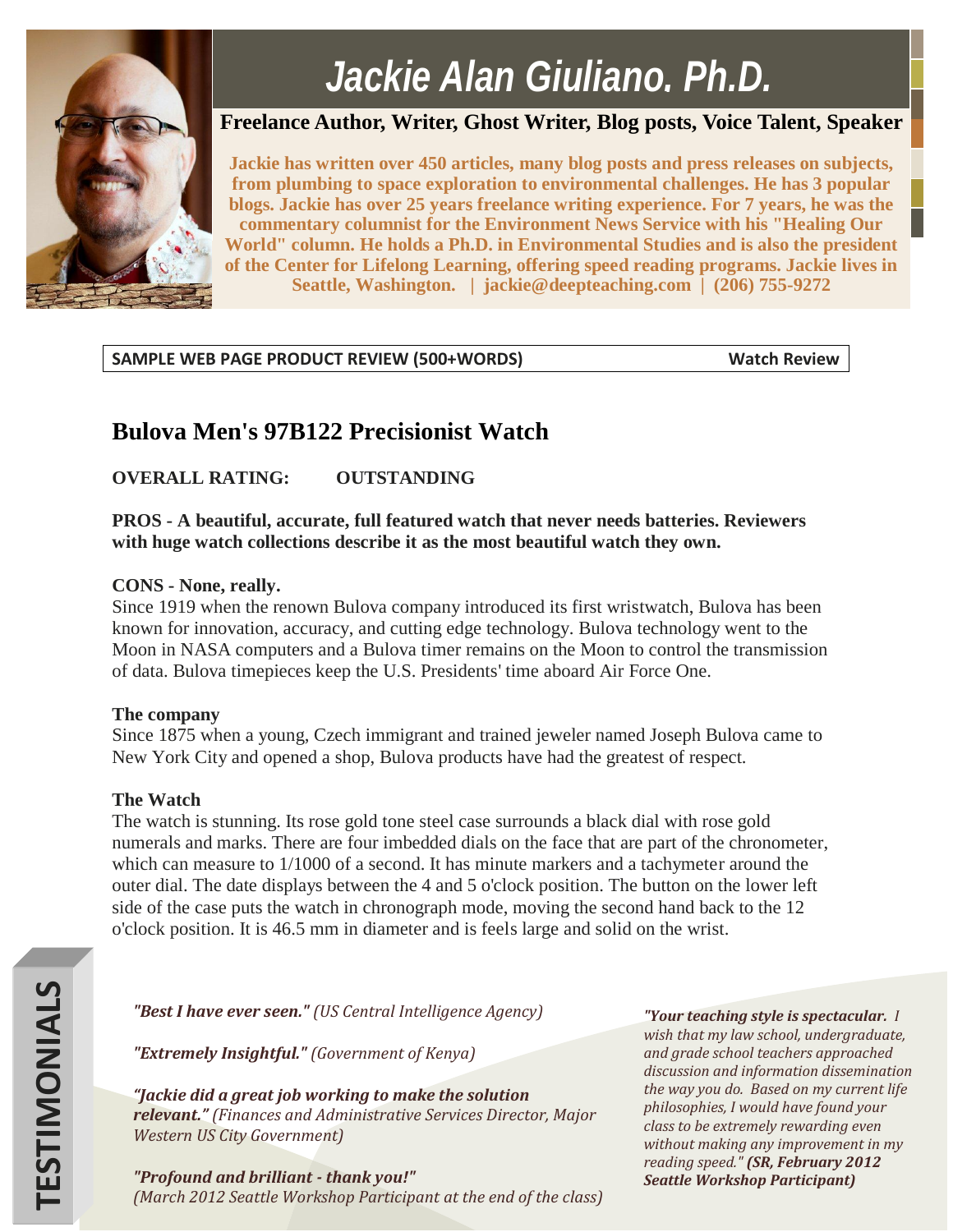#### **Power**

The quartz movement of this watch requires a battery. Bulova claims that this watch's battery will last upwards of 2 years.

| <b>Features summary</b>                  |                          |
|------------------------------------------|--------------------------|
| <b>Brand</b>                             | <b>Bulova</b>            |
| <b>Model number</b>                      | 97B122                   |
| <b>Item Shape</b>                        | Round                    |
| <b>Dial window material type Mineral</b> |                          |
| <b>Display Type</b>                      | Analog                   |
| <b>Clasp</b>                             | <b>Buckle</b>            |
| <b>Case material</b>                     | Stainless steel          |
| <b>Case diameter</b>                     | 45 millimeters           |
| <b>Case Thickness</b>                    | 15 millimeters           |
| <b>Band Material</b>                     | Stainless steel          |
| <b>Band length</b>                       | Men's Standard           |
| <b>Band width</b>                        | 23 millimeters           |
| <b>Band Color</b>                        | <b>Black</b>             |
| Dial color                               | <b>Black</b>             |
| <b>Bezel material</b>                    | Stainless steel          |
| <b>Bezel function</b>                    | Stationary               |
| <b>Calendar</b>                          | Date                     |
| <b>Special features</b>                  | Chronograph, Second hand |
| <b>Item weight</b>                       | 16.01 Ounces             |
| <b>Movement</b>                          | Quartz                   |
| Water resistant depth                    | 165 Feet                 |

#### **Face**

Black dial with rose gold-tone hands and Arabic numeral hour markers. Minute markers and tachymeter around the outer rim. Dial Type: Analog. Date display between 4 and 5 o'clock position.

#### **Crystal**

They type of crystal on a watch can dramatically affect its cost. Acrylic crystals are the lowest cost. They scratch easily but they can usually be buffed out. This watch has a scratch resistant mineral crystal. Mineral crystal is a form of glass, which is composed of several elements that aid in resisting scratches (it is seven times harder than acrylic crystal). Mineral crystal is more scratch resistant than acrylic, but it will scratch and is extremely difficult to polish. Having a mineral crystal keeps the cost of the watch down.